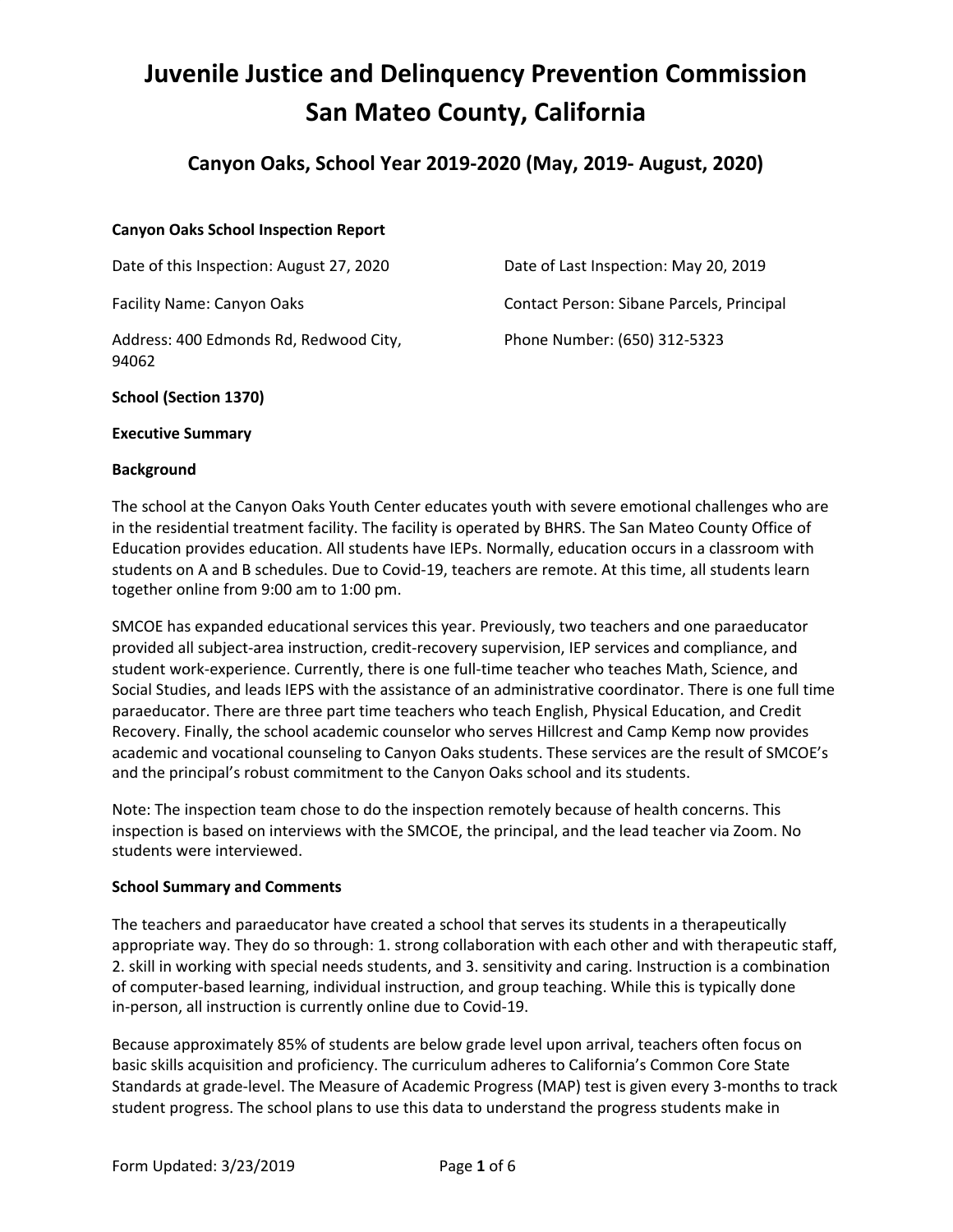aggregate and to better target the needs of individual students. The SMCOE plans to provide teachers with professional development in how to use test results to set learning goals and target the curricular needs of students.

#### **Commendations**

The school satisfies all inspection areas.

SMCOE and the principal show a strong commitment to best serving these students. This year's reorganization and staffing additions have allowed them to provide for more student services and limit teacher burn-out. Of note is the reorganization of teaching responsibilities and the addition of three new staff to support Credit Recovery, provide counseling, and manage IEPs.

It has adapted well to the off-site teaching demands of Covid-19.

The teaching staff feels well-supported by a responsive, present principal.

#### **Recommendations**

We have no recommendations. The school provides an excellent education and educational environment to its high-need students.

# **Notes for Next Year's Inspection**

Ensure that partial credits are being captured when a student returns to his or her home school so that students do not have to repeat courses.

Look at SMCOE's MAP testing analysis to evaluate student skill advancement while at Canyon Oaks Youth Center.

Do in-person inspection.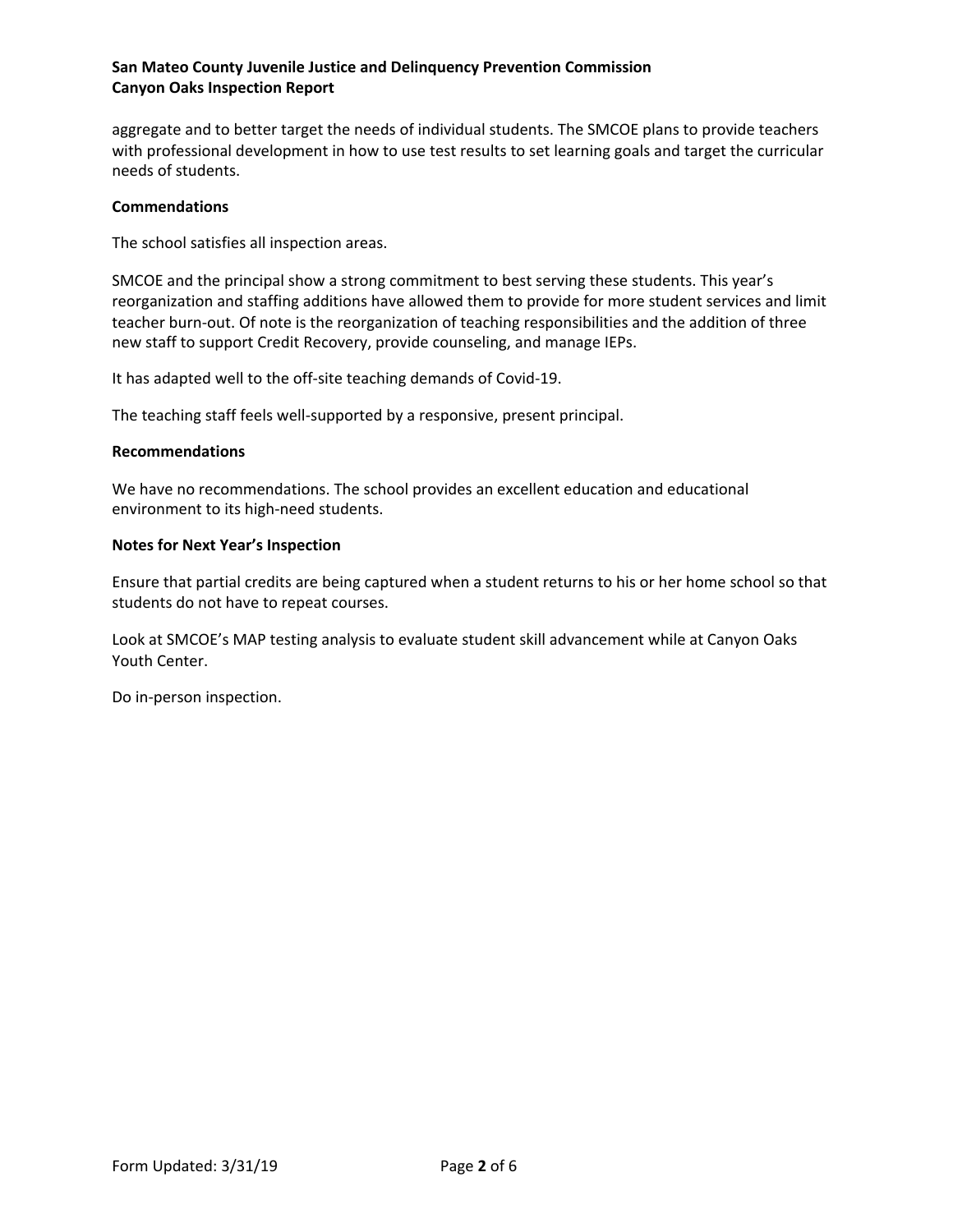# **Inspection Notes:**

**Number of Full-Time Instructors:** 1 credentialed teacher with subject area and Special Education certifications

**Number of Part-Time Instructors:** 3 - English (.25 assignment) 1 hour daily, Physical Education (.25 assignment) 1 hour daily, and Credit Recovery (.25 assignment) 1/week.

**Number of Full-Time Instructional Aides:** 1

**Number of Tutors (Paid? Volunteer?):** 0

**Frequency of Substitute Teachers:** Rare

**Number of youth attending School:** Currently, there are 9 students.

**Average Classroom Size:** 6 **Max Classroom Size:** 6

**Number of youth on independent study:** 0

**Reason**: There isn't an independent study program; students have individualized instruction built into their school day.

**Number of youth not attending school:** Previous to Covid-19, most students attended school most days, however attendance for a full day of school was approximately 50%. The lead teacher notes that with the Covid-19 enforced distance learning, the percentage of students attending school is higher. Students attend school via Chromebook. They may attend from their rooms (in some cases) or from the living and dining rooms, and may attend with their faces on- or off-screen. The school start time is a half hour later. The changed educational approach may better accommodate students' varying emotional and physical availability. We do not imply that distance-learning is a better educational approach than in-person instruction.

**Reason:** Students are not forced to attend school. These students are in intense therapeutic care. They may be changing medications, need additional sleep, or have great anxiety or other psychiatric symptoms that would make attending school on a given day difficult. Sometimes a student will have therapy during class-time.

**Describe the general atmosphere of the classrooms:** Due to Covid-19, students are not in classrooms. They are in common areas or their rooms as deemed appropriate by therapeutic staff.

In the past, they have been clean and well-organized. We understand that with the added outdoor storage shed (a recommendation from last-year's inspection), the small classrooms are more spacious.

# **Adequate Supplies, Books, Paper, Computer?** ☒ **Acceptable** ◻ **Unacceptable**

#### **Are youth given access to computers/internet?** ☒ **Yes** ◻ **No**

Details (when, purpose, supervision):

The school typically uses a blended-learning approach and students often use classroom computers as part of their education. Due to Covid-19, all instruction is currently online with individual Chromebooks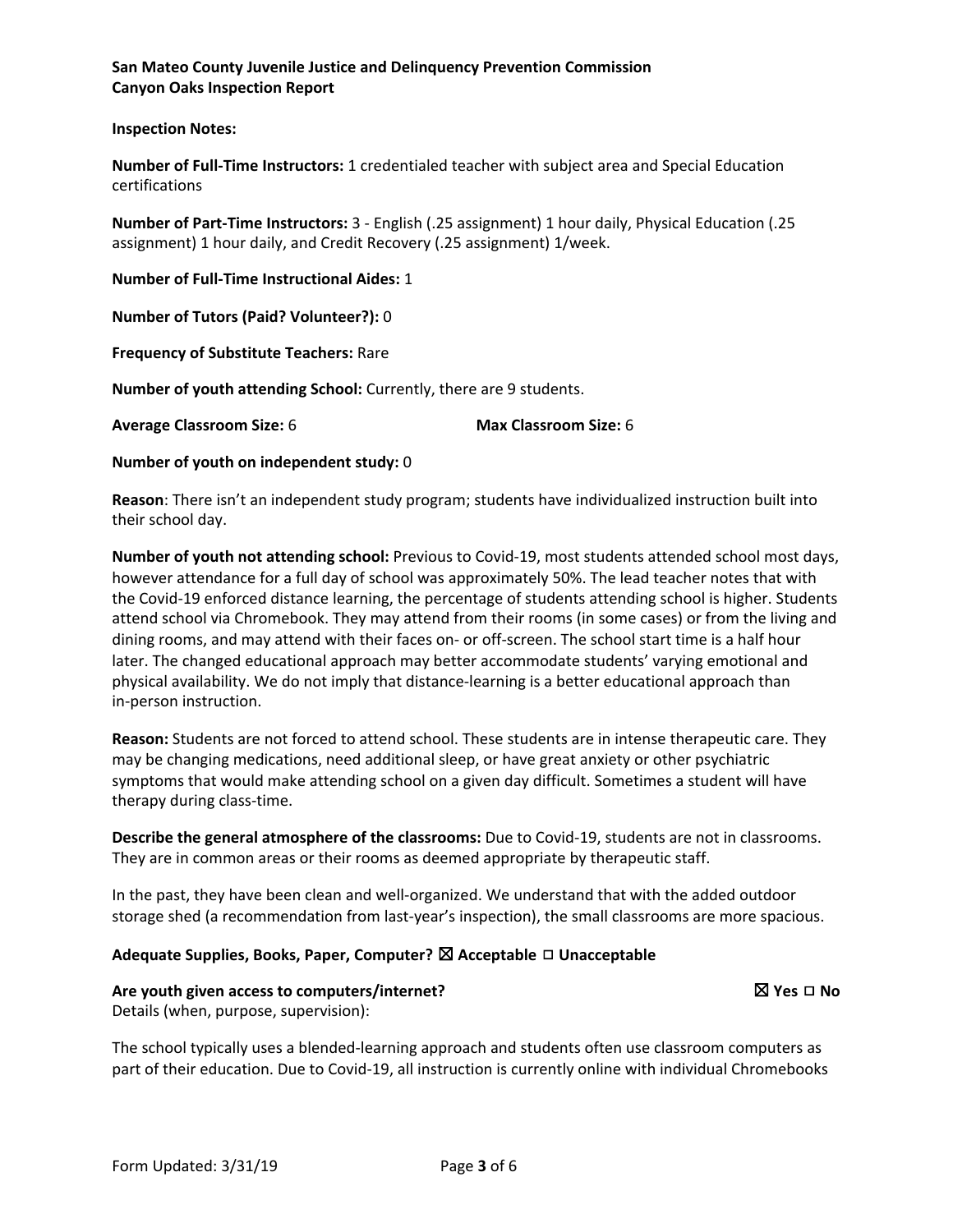connected to the internet. Security is provided by the program "Go Guardian". Students use computers during the school day in the common rooms under the supervision of therapeutic staff or in their rooms.

While credit recovery may be done by pencil and paper, 90% use the Edgenuity individualized learning platform for Credit Recovery.

**Describe the relationship between school and facility staff:** There is close collaboration. Typically, 1. teachers and therapeutic staff have bi-weekly meetings to discuss each student,

2. therapeutic staff participate in IEP meetings and support compliance, 3. therapeutic staff are accessible outside of the classroom to manage emotional issues that present themselves in the classroom, and 4. teaching staff read therapeutic logs before class each day to understand the recent history of their students. During Covid-19, the teachers check in with therapeutic staff every morning about each student so that they can adjust their classroom work per the student's emotional needs that day. While students are online for class, therapeutic staff is available to support the students.

**Describe access to school, recreation, etc. for youth confined to their rooms:** Canyon Oaks is a residential treatment facility rather than a locked facility. Youth are not confined to their rooms. They always have access to school, recreation and counseling during the day as scheduled.

**When is school held on the unit instead of in the classroom?** Not applicable.

# **Post High School/GED:**

# **Are there educational opportunities available for youth who have completed high school or have their GED?** ☒ **Yes** ◻ **No**

Describe: Vocational Training: Students may participate in the "Workability" program which provides job skills training and internships with coaching. Youth who are still in high school and who participate in this program can get high school credit for participating. Examples of internships are working in the Redwood City Library or in the garden at the San Mateo County Office of Education's Gateway School. Vocational Education is also provided by the occupational therapist who is on staff at Canyon Oaks.

**College Education:** The therapeutic staff facilitates a student's enrollment and registration, transportation, and provides educational support. This year, two students began the college process with the support of the therapeutic staff, but both decided not to continue.

# **Are youth given info/counseling on community college & 4-year college options?** ☒ **Yes** ◻ **No**

Describe: The school academic counselor leads the Bridges to College program and California Career Zone once each week (during Science class) and also meets with students individually once each month. All students learn about career pathways, educational requirements for careers, and receive help filling out college applications.

**Are youth given information/counseling about financial aid options for college?** ☒ **Yes** ◻ **No** Describe: The school academic counselor offers this information and helps fill out financial aid applications.

# **Are youth given resources for college entrance exam prep when appropriate?** ☒**Yes** ◻ **No** Describe: Materials to study for college entrance exams are available to students by special request.

**Are youth able to take courses for college credit online?** ☒ **Yes** ◻ **No** Describe: Students have computer access for college courses.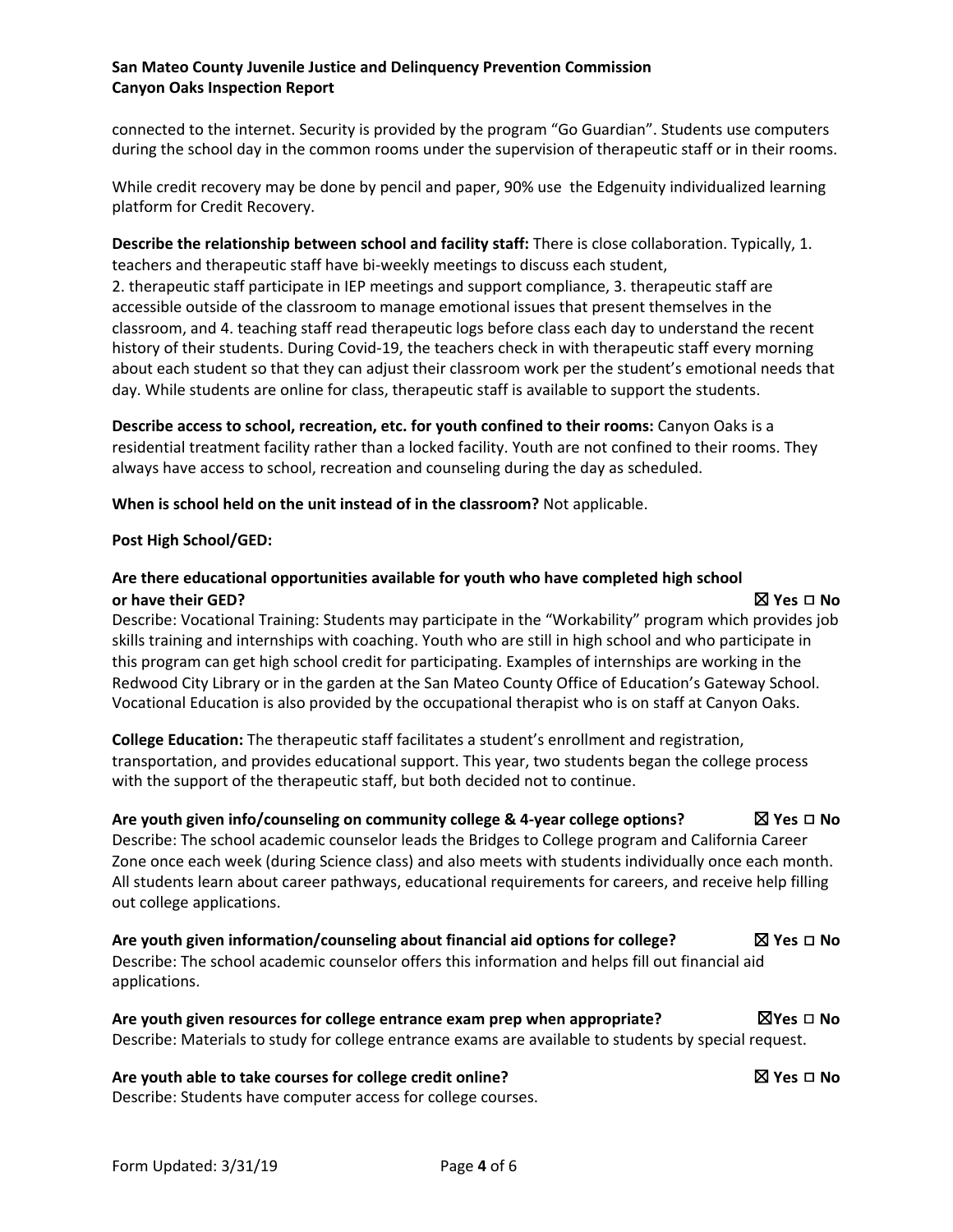# **Special Education/IEP Programs:**

**How many youth in the facility have an Individualized Education Program (IEP)?** All students at Canyon Oaks have an IEP. There are currently 9 students at Canyon Oaks.

# **Do credentialed special education teachers participate in lesson planning and curriculum development?** ☒ **Yes** ◻ **No**

**How many credentialed special education teachers are at the facility full-time?** The one full-time teacher is credentialed in Special Education.

# **Are regular IEP meetings held?** ☒ **Yes** ◻ **No**

Describe: There are four IEP meetings held per youth: within 30 days after admission, at the annual marker, at the triennial with retesting as needed, and the final is held as part of the youth's transition to his or her next school. The county also follows-up with all IEP students 1-year post graduation if they graduated from a SMCOE school. Therapeutic staff (and probation staff if the student is also under the supervision of a probation officer) are part of the IEP meetings.

# **Are parents notified of these meetings?** ☒ **Yes** ◻ **No**

Describe: The appropriate holder of the student's educational rights attends. Parents are notified if they have these rights.

# **Are parents permitted to attend these meetings?** ☒ **Yes** ◻ **No**

Describe: If they have educational rights.

**Describe the most common obstacle to IEP compliance:** One of the most common obstacles to IEP compliance is when students arrive with their IEP meeting in arrears. Additionally, emergency placements at Canyon Oaks make compliance difficult because the records in the Special Education Information System (SEIS) may not be complete when the initial IEP meeting must be, and is, held.